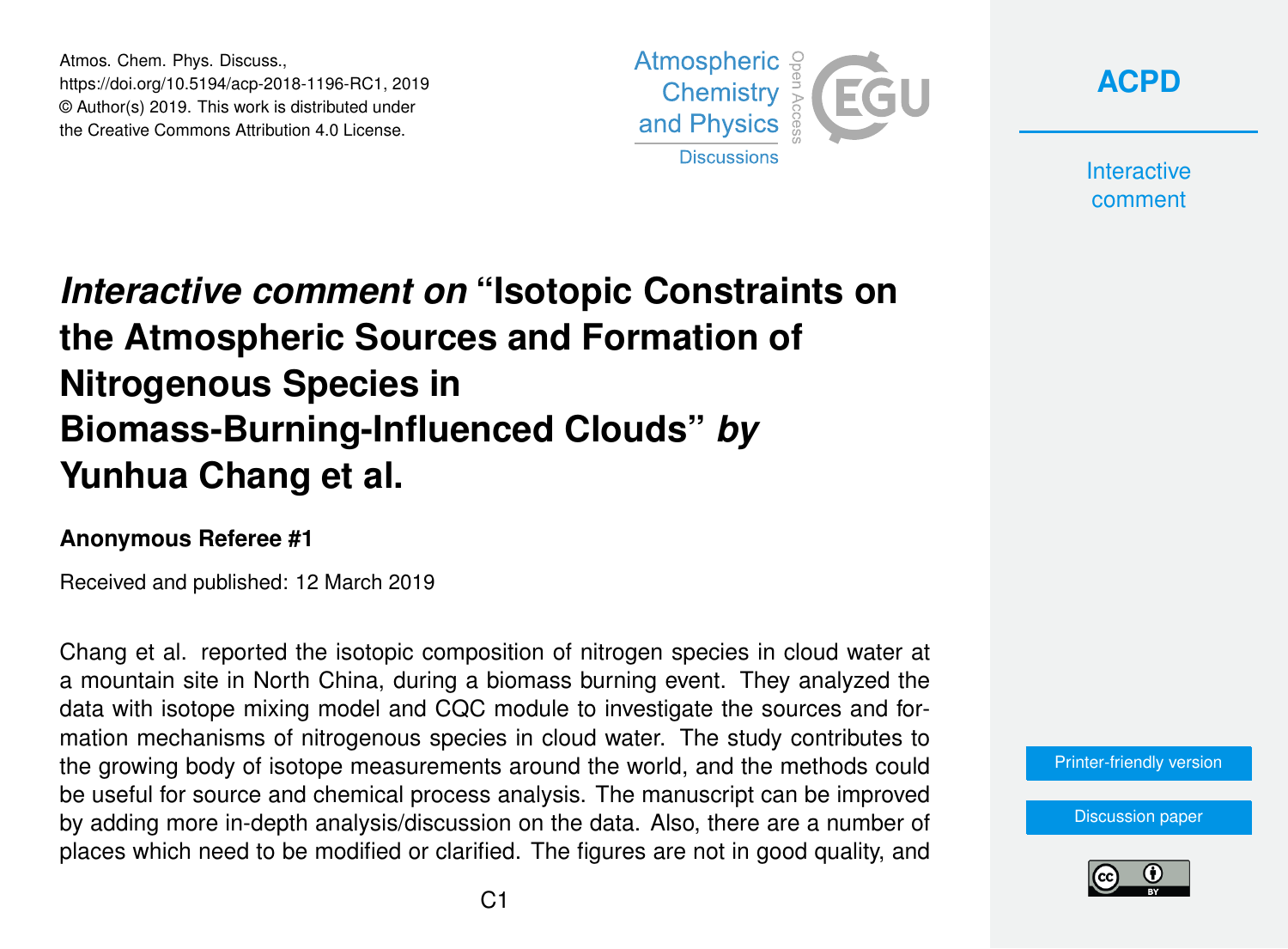most of the figures are too fuzzy to see clearly.

It would be interesting also to examine the isotope information in the aerosols collected at the same site during the same period. The comparison between cloud and aerosol would provide more useful and meaningful information to further understand the sources and formation mechanisms of these nitrogenous species.

I also agree with the comments of Chen, 2019, and the author should provide more information and assessment on the uncertainties of the results. The exact numbers may not be representative given the small number of samples.

In addition, I would suggest the author to further examine the influences of cloud water content and cloud process on the change of isotopic data in the same cloud event. The changes and variations of these  $\delta$  values may not necessarily result from the differences in source or formation mechanisms. In section 3.3, all the equations and descriptions (page 15-17) are the same as in Chang et al., 2018. I would suggest the author condense this part and include it in the methodology section. More details may be provided in SI.

Specific comments: Line 111. Were the six cloud water samples collected during two or three isolated cloud events?

Line 129. The treatment and analytical protocol can be the same as previous literature, the detection limits and errors, reproducibility, recovery rates would be varied for different research. Please clarify.

Line 141. Please clarify how the sample values were corrected.

Line 189 and Table 1. Better to use consistent units.

Line 193. It is better to compare with the results at Mt Tai during non-BB seasons. The comparison with other regions cannot be used to support the author's statement.

Section 3.2. As mentioned above, did the variations reflect different periods of the

**Interactive** comment

[Printer-friendly version](https://www.atmos-chem-phys-discuss.net/acp-2018-1196/acp-2018-1196-RC1-print.pdf)

[Discussion paper](https://www.atmos-chem-phys-discuss.net/acp-2018-1196)